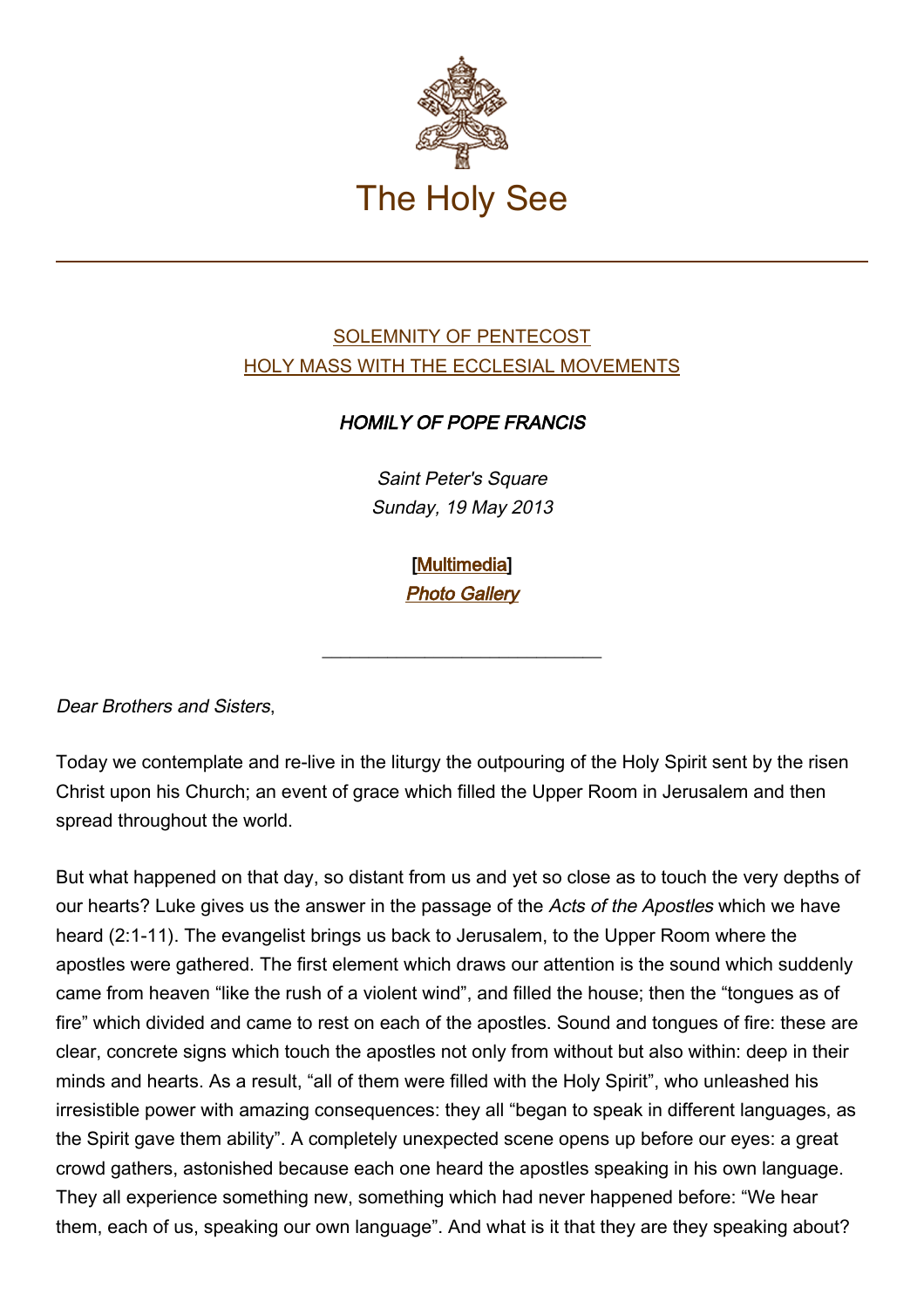"God's deeds of power".

In the light of this passage from Acts, I would like to reflect on three words linked to the working of the Holy Spirit: newness, harmony and mission.

1. Newness always makes us a bit fearful, because we feel more secure if we have everything under control, if we are the ones who build, programme and plan our lives in accordance with our own ideas, our own comfort, our own preferences. This is also the case when it comes to God. Often we follow him, we accept him, but only up to a certain point. It is hard to abandon ourselves to him with complete trust, allowing the Holy Spirit to be the soul and guide of our lives in our every decision. We fear that God may force us to strike out on new paths and leave behind our all too narrow, closed and selfish horizons in order to become open to his own. Yet throughout the history of salvation, whenever God reveals himself, he brings newness - God always brings newness -, and demands our complete trust: Noah, mocked by all, builds an ark and is saved; Abram leaves his land with only a promise in hand; Moses stands up to the might of Pharaoh and leads his people to freedom; the apostles, huddled fearfully in the Upper Room, go forth with courage to proclaim the Gospel. This is not a question of novelty for novelty's sake, the search for something new to relieve our boredom, as is so often the case in our own day. The newness which God brings into our life is something that actually brings fulfilment, that gives true joy, true serenity, because God loves us and desires only our good. Let us ask ourselves today: Are we open to "God's surprises"? Or are we closed and fearful before the newness of the Holy Spirit? Do we have the courage to strike out along the new paths which God's newness sets before us, or do we resist, barricaded in transient structures which have lost their capacity for openness to what is new? We would do well to ask ourselves these questions all through the day.

2. A second thought: the Holy Spirit would appear to create disorder in the Church, since he brings the diversity of charisms and gifts; yet all this, by his working, is a great source of wealth, for the Holy Spirit is the Spirit of unity, which does not mean uniformity, but which leads everything back to harmony. In the Church, it is the Holy Spirit who creates harmony. One of Fathers of the Church has an expression which I love: the Holy Spirit himself is harmony – "lpse harmonia est". He is indeed harmony. Only the Spirit can awaken diversity, plurality and multiplicity, while at the same time building unity. Here too, when we are the ones who try to create diversity and close ourselves up in what makes us different and other, we bring division. When we are the ones who want to build unity in accordance with our human plans, we end up creating uniformity, standardization. But if instead we let ourselves be guided by the Spirit, richness, variety and diversity never become a source of conflict, because he impels us to experience variety within the communion of the Church. Journeying together in the Church, under the guidance of her pastors who possess a special charism and ministry, is a sign of the working of the Holy Spirit. Having a sense of the Church is something fundamental for every Christian, every community and every movement. It is the Church which brings Christ to me, and me to Christ; parallel journeys are very dangerous! When we venture beyond (*proagon*) the Church's teaching and community – the Apostle John tells